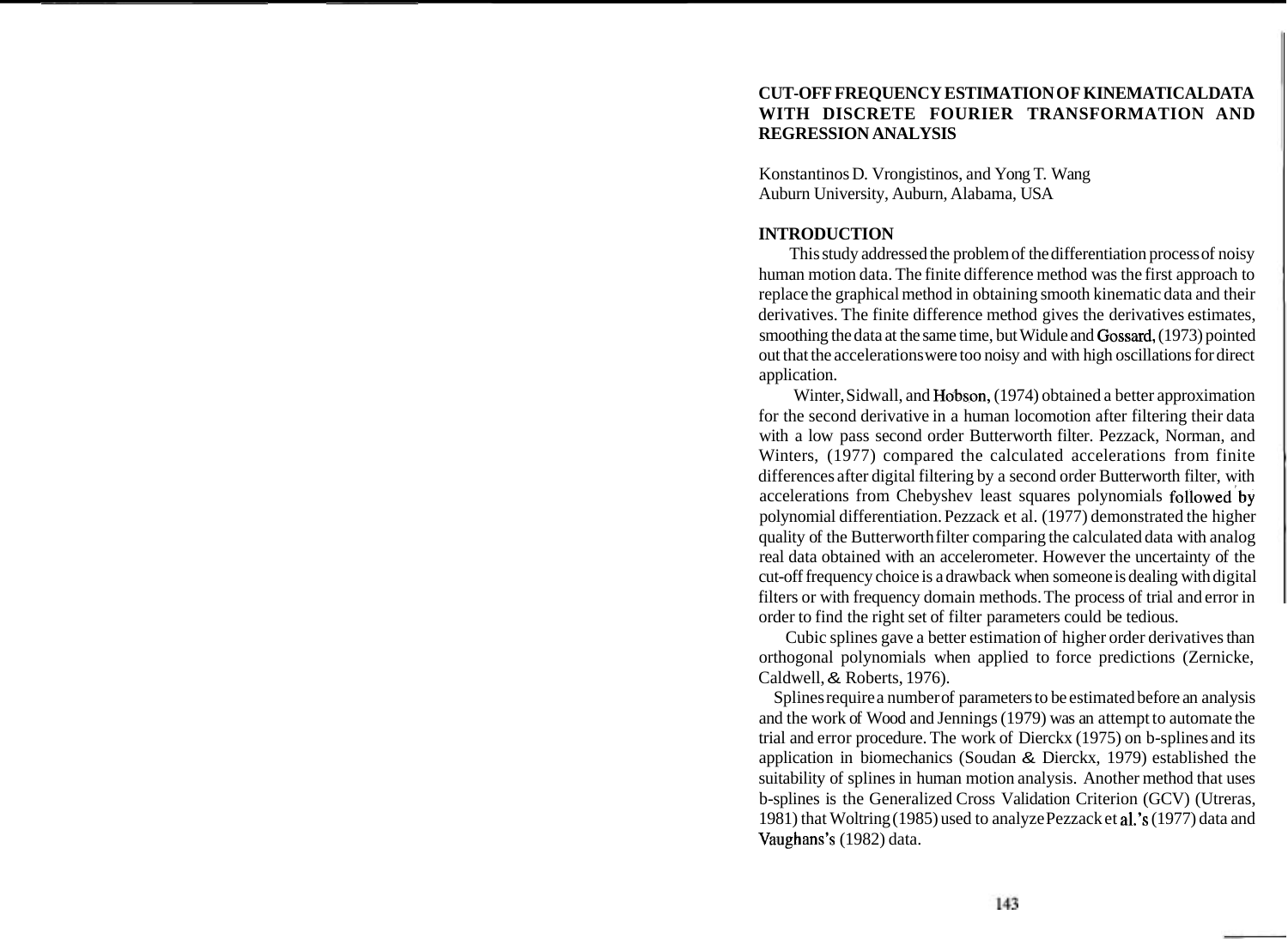Fourier analysis has been employed to describe a measured motion and to examine the frequency domain of human movement., Cappozzo, Leo, and Pedotti, (1975) computed the harmonics of displacement data with different sampling intervals until the

variance of the residuals approached a minimum difference and then calculate explicitly the velocities and accelerations from the Fourier coefficients. Jackson (1979) also estimated the cut-off frequency at the point where the variance of the residuals was minimum. Bar. Eden. point where the variance of the residuals was Ishai, and Seliktar (1979) estimated the lowest cut-off frequency where the variance of the filtered signal from the original was the same with the known error amplitude.

The delineation of those spectrum frequencies that account for the majority of a signal variance has a crucial role in applied biomechanics. The purpose of this study was to propose a new smoothing technique for human motion data using a Discrete Fourier Transformation (DFT) that uses a statistical criterion for the estimation of the cut-off frequency. This smoothing method was constructed via a DFT of the displacement data combined with,.a regression analysis. DFT and regression method (DFTR) gives a meaningful way to identify this frequency through a statistical procedure, the regression's level, in contrast with the power spectrum graph (PSG) method that applies the "eye-balling" method. A secondary purpose was to compare this alternative method with three conditions representing characteristic human movements.

### **METHODS**

DFTR transforms the data from the time domain to the frequency domain. The new constructed data formed an orthogonal basis of variables that they could enter a regression analysis for the evaluation of the statistically significant variables. Each variable represented a Fourier frequency, hence the valid frequencies and an optimum cut-off frequency could be estimated.

The DFTR method does not completely eliminate the trial and error procedure which is a characteristic of the most smoothing techniques, but it gives a fixed way to deal with it. After the regression chooses the valid frequencies for a certain  $\ddagger$  level the researcher can decide if the smoothing is acceptable by examining the fitting of the data curve and the smoothness of the derivatives. A more strict  $\ddagger$  level usually can improve the smoothness of the derivatives. Furthermore, the researcher can either force some of the frequencies out of the equation to increase the degree of smoothing or force some of the frequencies into the equation to increase the degree of fitting.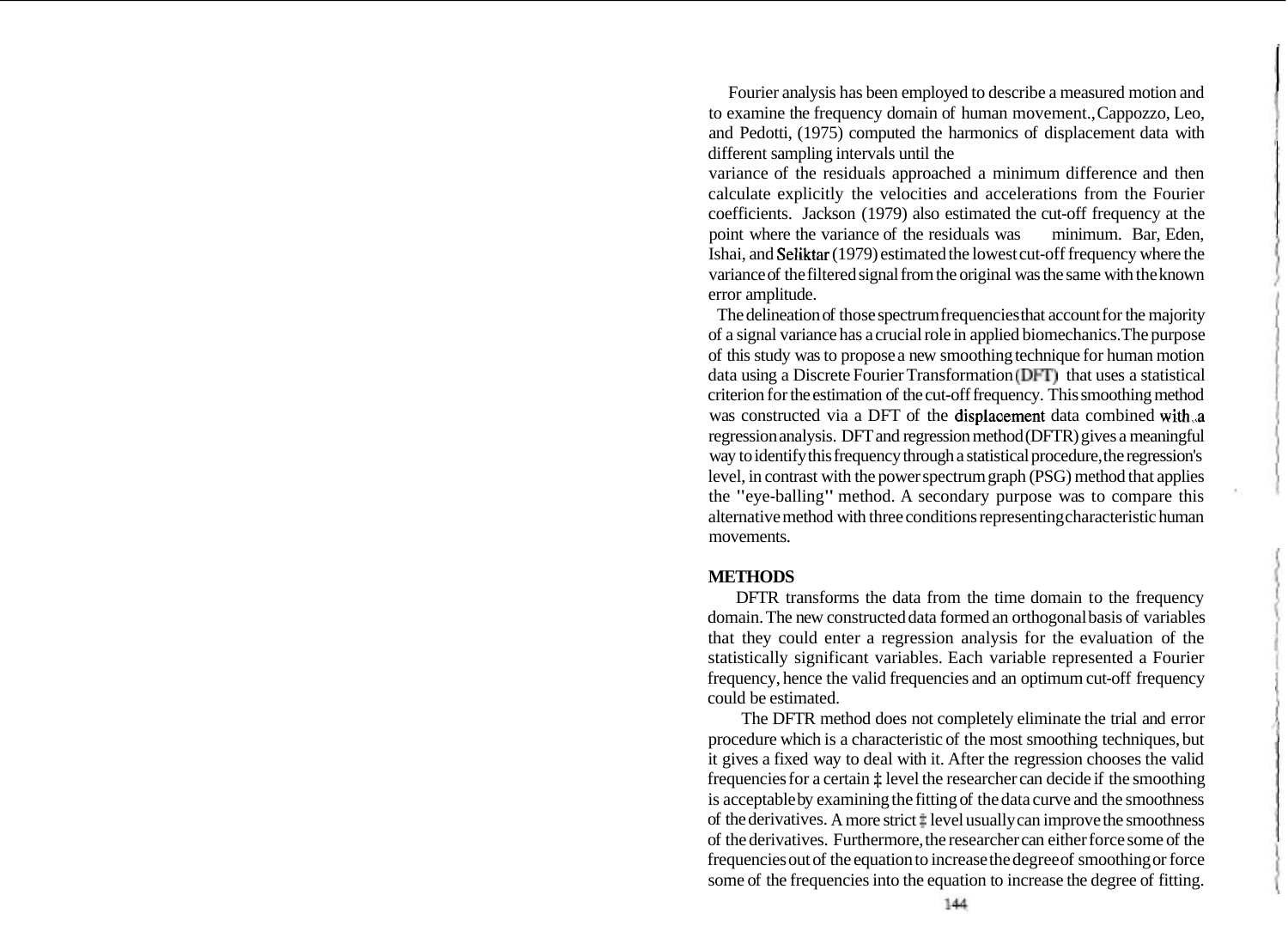The maximum accepted frequency is considered the cut-off frequency.

The PSG of the data represents the squares of the Fourier coefficients with respect to frequency. The flat part of the signal frequency spectrum is assumed to be connected with random error (Press, Teukolsky, Vetterling, & Flannery, 1992). In this case, the squared amplitudes of the high frequencies beyond the lowpass signal cut-off frequency should fotm a nearly straight line. The first estimation of the cut-off frequency would be exactly that point where the flat part of the graph begins. Even a crude approximation can give good results, when applied to data, as the obtained results differ from the optimal results by an amount that is second order in the precision to which the optimal cut-off frequency is determined (Press et al., 1992).

The matrix language of SPSSx was used to implement the DFT and regression method and the power spectrum graph method. Two routines written in fortran<sup>77</sup> by Dierckx (1975) and Woltring (1985), were used for the b-splines and GCV methods respectively. The four methods a) DFTR, b) PSG, c) b-splines, and d) GCV were evaluated under four different data sets. The algorithms were evaluated with four applications: a) Pezzack et al.'s data (1977), b) data simulating a projectile motion, c) data simulating a counter motion, and d) data simulating a tracking motion. Pseudo-random error with normal distribution of 0 mean and 0.01 standard deviation (Lanshammar, 1982) was superimposed to the synthetic data.

The mean square error (MSE) and the mean signal to noise ratio (SNR) of the smoothed data were used as indexes of comparison among the algorithms for the three synthetic data sets. The results from Pezzack's et al. data (1977) were compared with

previously published results (Soudan & Dierckx, 1979; Wood & Jennings, 1979; Lanshammar, 1982) for the same data set.

Kongression and the <sup>ma</sup>ndage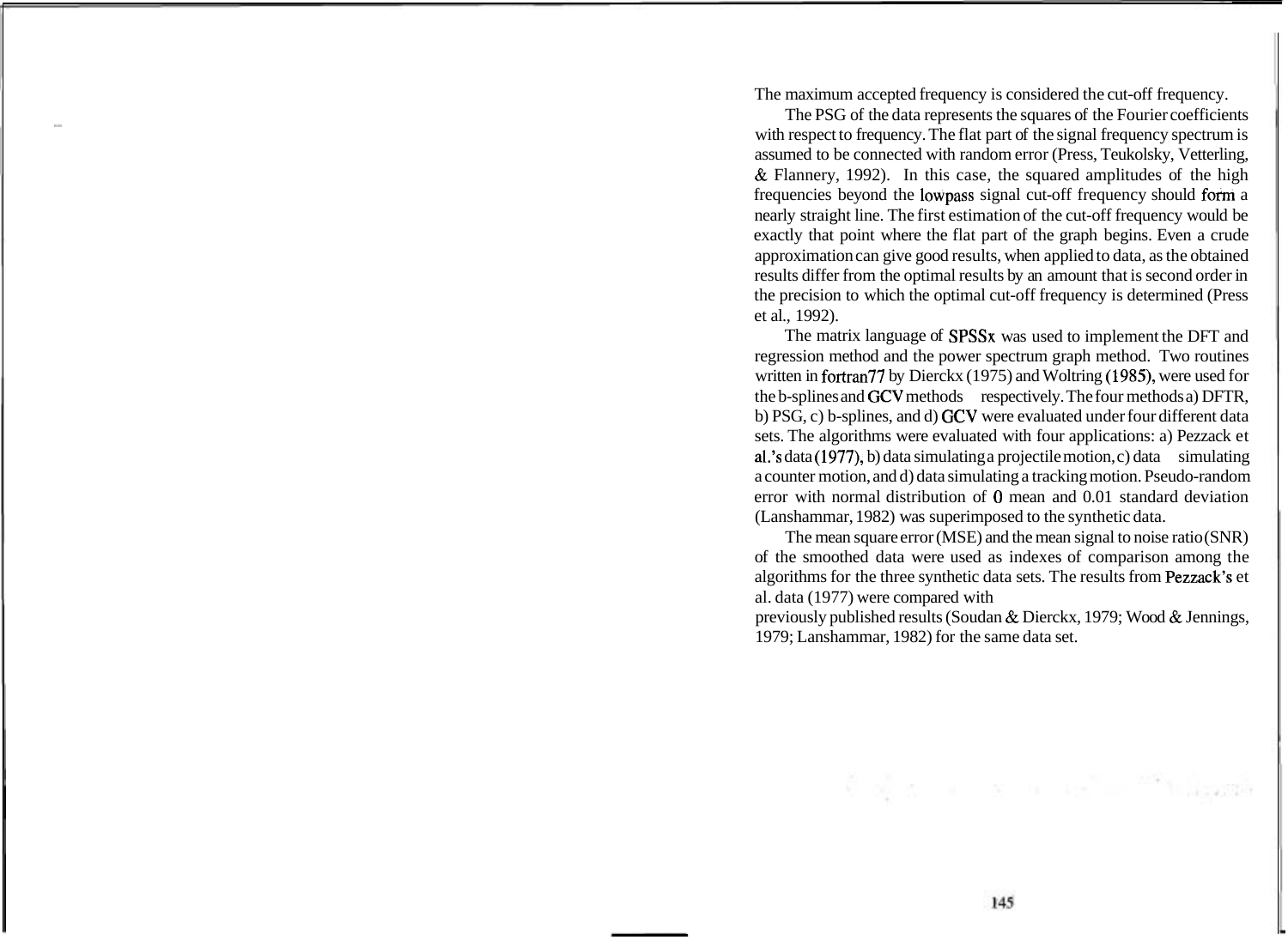#### **RESULTS AND DISCUSSION**

Pezzack et al.'s (1977) data by nature were good (Lanshammar, 1982) and all algorithms had reasonably fitting to the data. Comparison of the DFTR acceleration curve (see

Figure 1) with the real acceleration curve (Pezzacket. al 1977; Lansharnmar, 1982) demonstrated the ability of the algorithm to preserve the peaks and shape of the curve. The oscillations between one and two seconds are larger than the fluctuations of the real curve, but the shape of the acceleration curve functions in the same fashion with the real curve for the rest of the sampling time, even at the boundary points.



DFTR and PSG had larger MSE than the b-splines and GCV methods for the counter and projectile motions. The b-splines and GCV methods estimated closer the real data and the real derivatives. The b-splines had the highest SNR (132.9) and it also had the smallest MSE (0.588) for the counter motion acceleration data; the GCV had the highest SNR (83.6) and

Figure 1. DFTR estimated acceleration data for Pezzack et al.'s data (1977).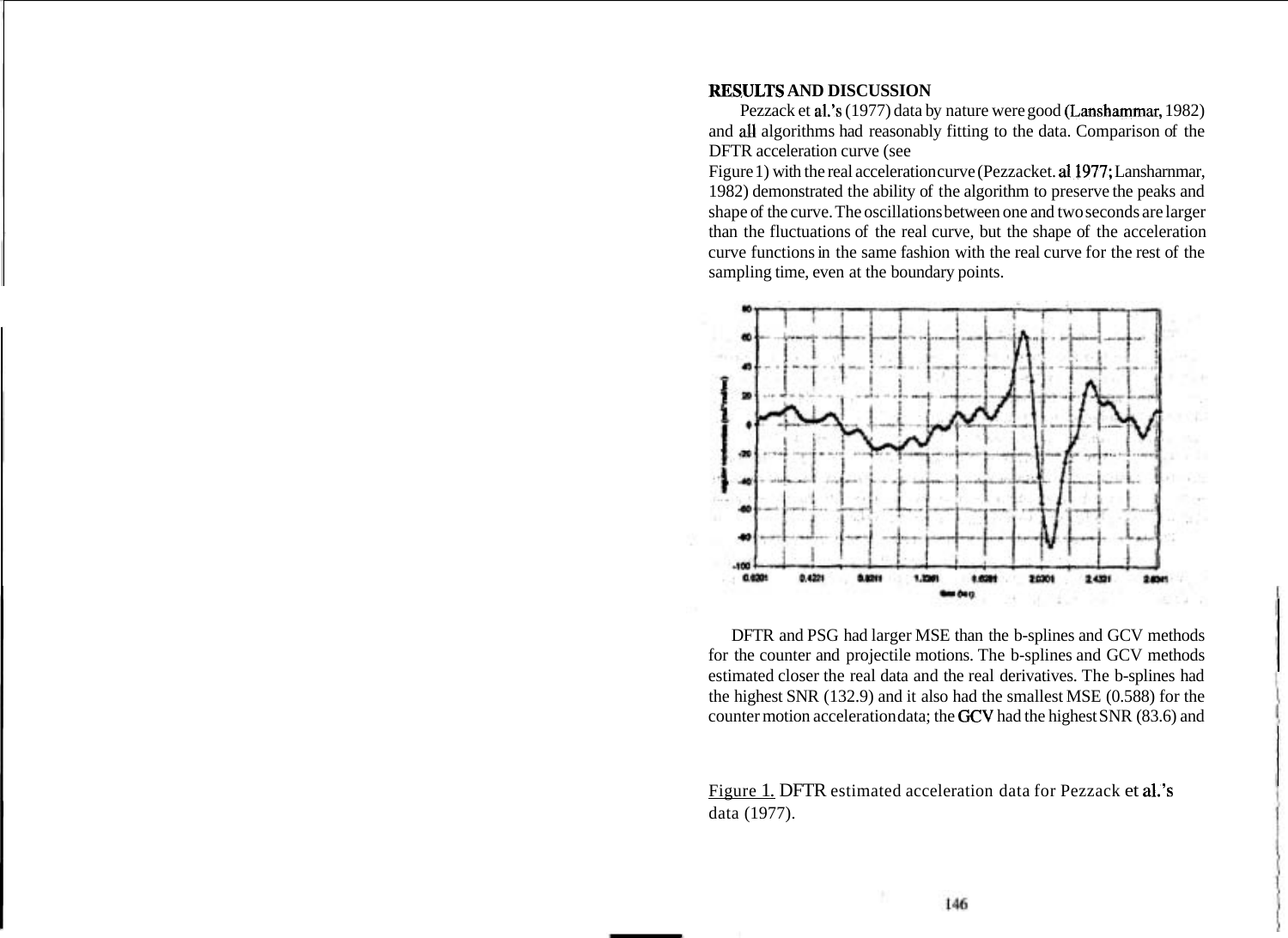it also had the smallest MSE (0.0002) for the projectile motion acceleration data, These results suggest that b-splines and GCV are suitable for projectile motions; whereas the DFTR and PSG should not be used with these type of motions. The frequency domain methods failed to give a good approximation due to the initial Fourier approximation that had large discrepancies at the boundary points and demonstrated oscillating Gibs phenomena.

All methods had a good fit with the real tracking motion data, except the GCV, which demonstrated some discrepancies near local maxima and minima. DFTR had the best approximation as it had the highest SNR(37.9) and the smallest acceleration MSE (0.004). The second best approximation according to the SNR index of table 1 was that of b-splines. The tracking simulated data were periodic and thus DFTR and PSG have an advantage over techniques with polynomial formulation. The same reasoning is applied to the projectile and to the counter motion, where b-splines and GCV have a priori advantage due to their polynomial nature. The gain for the DFT is like an ideal filter (see Figure 2), with no attenuations and a sharp signal decline near the estimated 6 Hz cut-off frequency.

The results suggest that DFTR is suitable for smoothing periodic motions, but further research should point to short term Fourier transform and wavelets for non-periodic motions. DFTR can be used and as a method to just estimate the cut-off frequency of a signa, 1 a requirement for other smoothing techniques.

[CONTENT SAY TO THE TANK THE BEAT TANK TANK THE TABLE TO THE TANK THE TABLE TANK THE TANK THE TANK THE TANK THE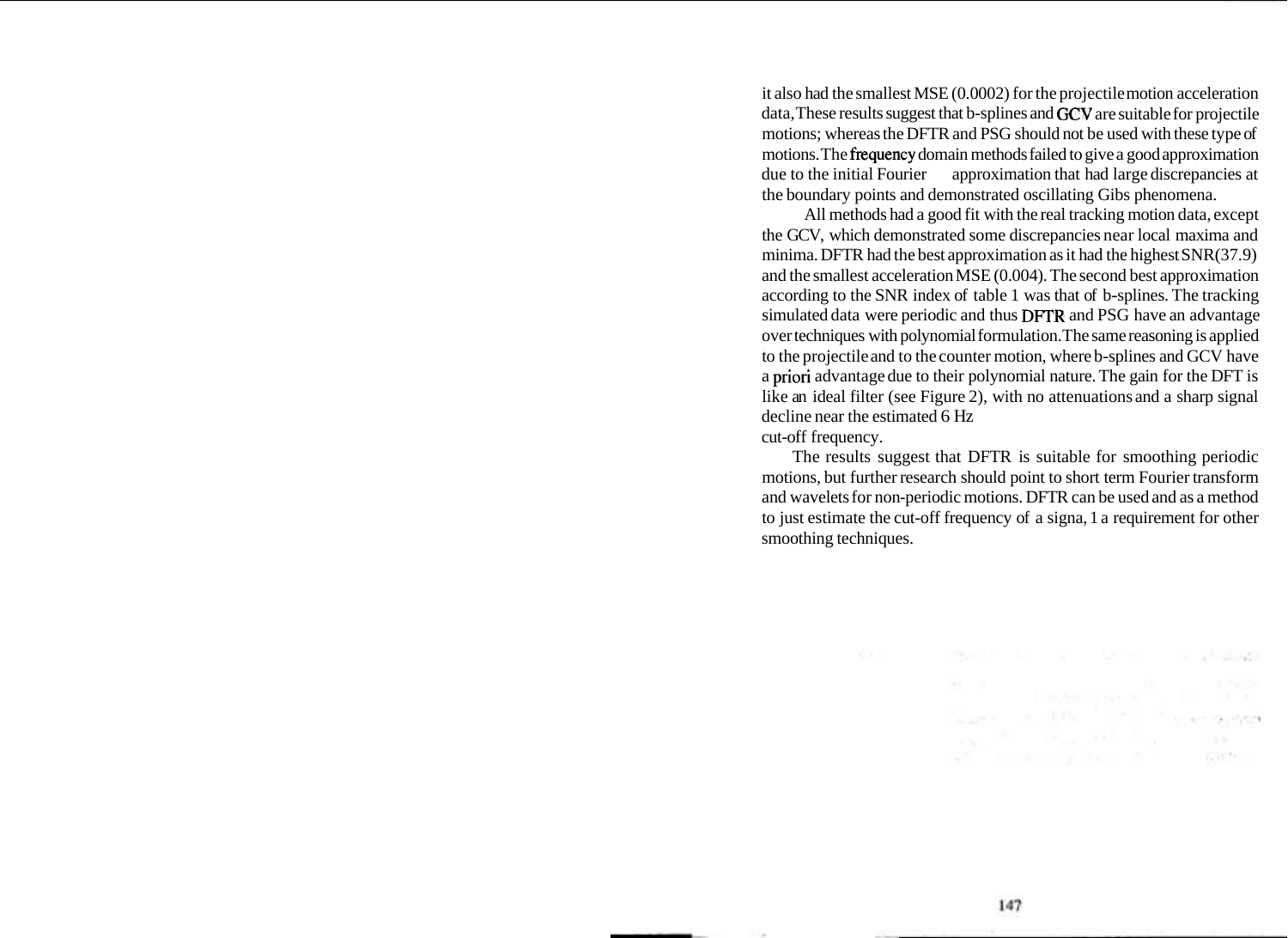Table 1.

Descriptive statistics and fit indexes of the error approximation of the four algorithms for the tracking motion.

|                 |                                               | <b>Statistics</b>           |                |            |                                  |
|-----------------|-----------------------------------------------|-----------------------------|----------------|------------|----------------------------------|
| Methods         | Mean                                          | S.D.                        | Max            | Min        | <b>MSE</b>                       |
|                 |                                               | Displacement (m)            |                |            |                                  |
| Real err.       | 0.000497                                      | 0.01007                     | 0.0257         | $-0.0287$  | 0.000101                         |
| Fourier         | 0.000492                                      | 0.01007                     | 0.0255         | $-0.0285$  | 0.000101                         |
| DFT Reg.        | 0.000498                                      | 0.00041                     | 0.0013         | $-0.0001$  | 0.000000                         |
| 5 Har.          | 0.000494                                      | 0.00097                     | 0.0023         | $-0.0012$  | 0.000001                         |
| <b>B-spline</b> | 0.000491                                      | 0.00149                     | 0.0117         | $-0.0015$  | 0.000002                         |
| <b>GCV</b>      | 0.000498                                      | 0.01126                     | 0.0163         | $-0.0247$  | 0.000126                         |
|                 |                                               | Velocity (m/sec)            |                |            |                                  |
|                 | DFT Reg. - 0.000003                           | 0.00529                     | 0.0083         | $-0.0083$  | 0.000027                         |
| 5 Har.          | $-0.000004$                                   | 0.02474                     | 0.0429         | $-0.0478$  | 0.000609                         |
| <b>B-spline</b> | 0.012305                                      | 0.07548                     | 0.6329         | $-0.1803$  | 0.005819                         |
| <b>GCV</b>      | 0.005410                                      | 0.24675                     | 0.6610         | $-0.6128$  | 0.060610                         |
|                 |                                               | Acceleration (m/sec2)       |                |            |                                  |
|                 | DFT Reg. -0.000010                            | 0.63462                     | 0.9701         | $-0.895$   | 0.004007                         |
| 5 Har.          | $-0.000657$                                   | 7.13228                     | 13.3212        | $-12.332$  | 0.506151                         |
| B-spline        | $-6.074135$                                   | 22.20557                    | 6.3333         | $-140.508$ | 5.275172                         |
| <b>GCV</b>      | 12.994500                                     | 36.94028 78.5671            |                | $-38.237$  | 15.266185                        |
|                 |                                               | <b>Fit Indexes</b>          |                |            |                                  |
| Methods         | <b>SmNS</b>                                   |                             | <b>NSR</b>     |            | <b>SNR</b>                       |
|                 |                                               | Displacement                |                |            |                                  |
|                 | Real error 5100.51653029823                   |                             | 25.50258265141 |            | 0.03921171489                    |
| Fourier         |                                               | 40.48959326904              | 0.20244796635  |            | 4.93954085118                    |
| DFT Reg.        | 5.27770481463<br>0.02638852407 37.89526072881 |                             |                |            |                                  |
| 5 Har.          |                                               | 6.88238463811               |                |            | 0.03441192319 29.05969522430     |
| <b>B-spline</b> | 6.43043575622                                 |                             |                |            | 0.03215217878 31.10209130176 GCV |
| 68.23443470833  |                                               | 0.34117217354 2.93107139899 |                |            |                                  |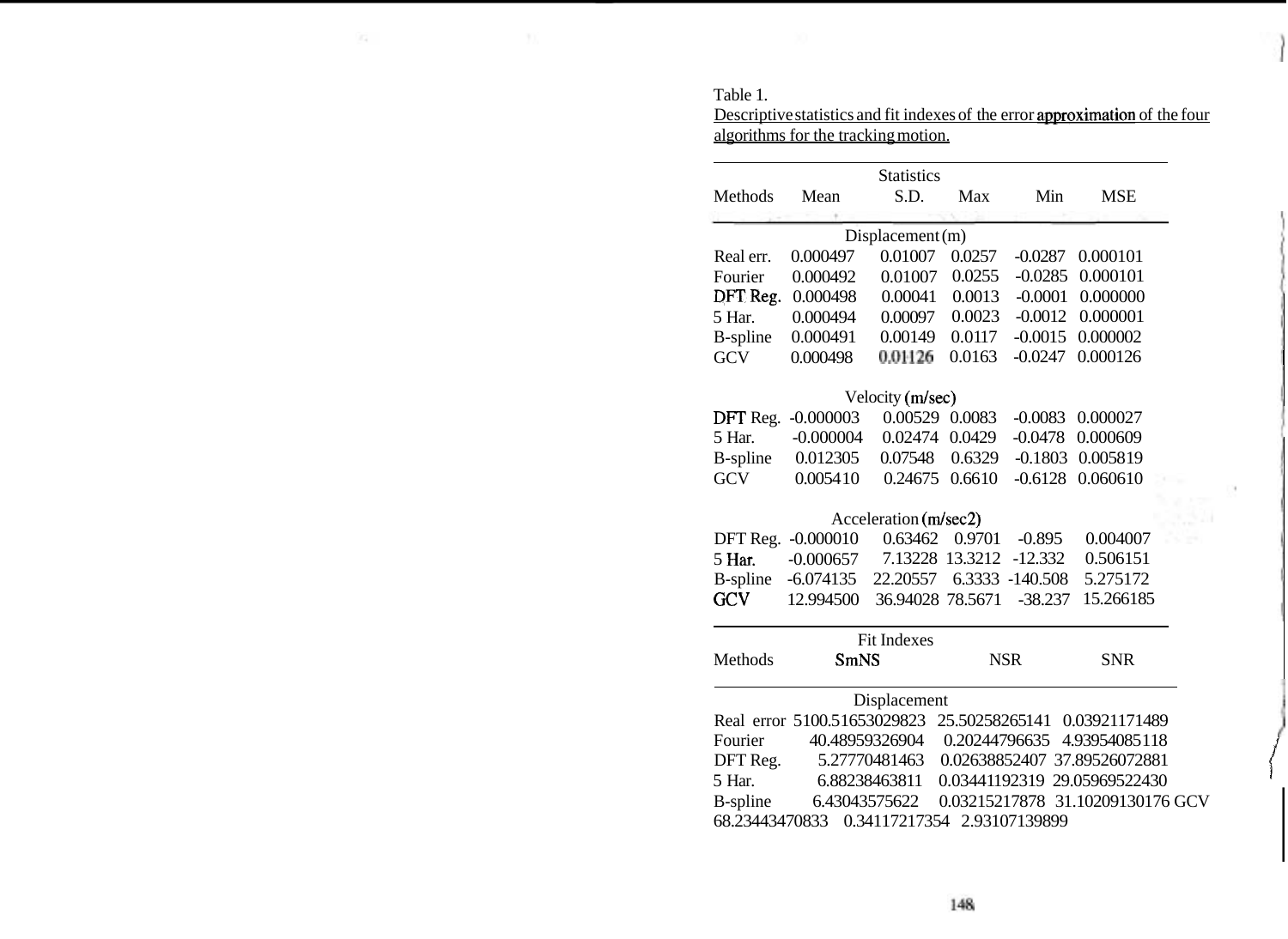

Figure 2. DFTR gain characteristics for the tracking data.

# **REFERENCES**

Bar, A., Eden, G., Ishai, G., & Seliktar, R. (1979). A method for numerical differentiation of human kinematic data. In A. Aylon. Nataya (Ed.), Biomechanics of Sport Games and Sport Activities (pp. 39-45). Wingate Institute for Physical Education and Sport.

Cappozzo, A., Leo, T., & Pedotti, A. (1975). A generalized computing method for the analysis of human locomotion. Journal of Biomechanics. 8, 307-320.

Dierckx, P. (1975). An algorithm for smoothing, differentiation and integration of experimental data using spline functions. Journal of Computational and Apvlied Mathematics. I (3), 165- 184.

Jackson, K. M. (1979). Fitting of mathematical functions to biomechanical data. IEEE Transactions on Biomedical Engineering, BME- $26(2)$ , 122-124.

Lanshammar, H. (1982). On practical evaluation of differentiation techniques for human gait analysis. Journal of Biomechanics. 15 (2), 99- 105.

Pezzack, J. C., Norman, R. W., & Winters, D. A. (1977). An assessment of derivative determining techniques used for motion analysis. Journal of Biomechanics. 10,377-382.